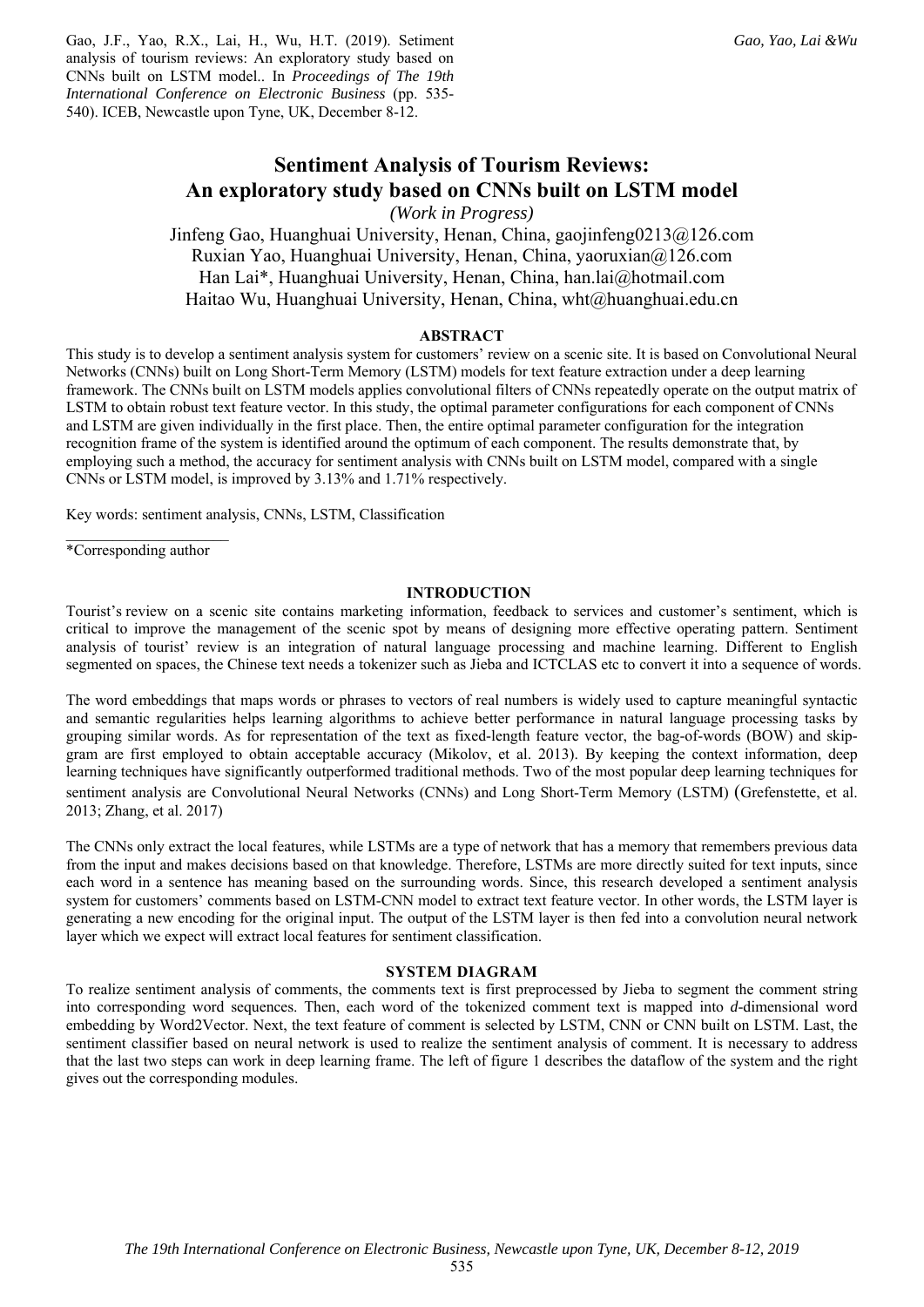

Figure 1: Dataflow of sentiment analysis system.

## **TEXT FEATURE EXTRACTION**

Suppose there is a tokenized text sequence composed of *n* tokens (words), noted as  $t(w_1, w_2, \dots, w_n)$ . Each token  $w_i$  ( $1 \le i \le n$ ) is represented by a *d*-dimensional word embedding trained by word2vec or GloVe models. Thus the text *t* is converted to a text matrix A with dimensionality  $n \times d$ . The columns of text matrix are tokens sequence, and the rows are word embedding of each token.

#### **Based On LSTM**

A layer with multiple LSTM units works as the feature extraction layer in the network, and the input of each unit corresponds to the tokens of sequence text (Tang, Duyu, et al. 2016). An LSTM unit is a memory cell composed of four main components: an input gate, a self-recurrent connection, a forget gate and an output gate. The forget gate determines how much previous context information  $h_{t-1}$  and current input information  $x_t$  are discarded via the value of factor  $f_t$ , 0 indicates overall discarded, 1 does overall remained, which is computed by formula (1). An input gate controls the effect to current memory cell  $i_t$ , according to the previous state  $h_{t-1}$  and the current state  $x_t$ , computed by formula (2). Then, generate candidate vector  $\tilde{c}_t$ , computed by formula (3), to update the current memory cell. The new state is computed by formula (4). The output gate factor computed by formula (5) allows how much information  $h<sub>i</sub>$  to next memory cells, computed by formula (6). The output  $h<sub>n</sub>$  of last LSTM unit is the obtained text feature vector with the same dimensionality with word embedding.

$$
f_t = \sigma \left( w_f \cdot \left[ h_{t-1}, x_n \right] + b_f \right) \tag{1}
$$

$$
i_t = \sigma\left(w_i \cdot [h_{t-1}, x_n] + b_i\right) \tag{2}
$$

$$
\tilde{C}_t = \tanh\left(w_c \cdot \left[h_{t-1}, x_n\right] + b_c\right) \tag{3}
$$

$$
C_t = f_t * C_{t-1} + i_t * \tilde{C}_n
$$
\n(4)

$$
O_t = \sigma \left( w_O \cdot \left[ h_{t-1}, x_n \right] + b_O \right) \tag{5}
$$

$$
h_t = O_t * \tanh(C_t) \tag{6}
$$

## **Based On CNN**

The text matrix is denoted by *A* with dimensionality  $n \times d$ , and  $A[p:q]$  represents the sub-matrix of *A* from row *p* to *q*. Supposed there are a series of filter matrix  $w_i (1 \le i \le m)$  with filter window  $h_i \times d$ . The output sequence  $O_1(1 \le i \le n-h + 1)$  of the convolution operation is obtained by repeatedly applying the filter *w<sub>i</sub>* on sub-matrices of text matrix A, computed by formula (7), where  $k = 1, \dots, n - h + 1$ , and  $\cdot$  is the dot product between the sub-matrix and the filter. A bias term *b* is added to each  $O_i$ , then activated by function f to obtain the feature map  $C_i$   $(1 \le i \le n - h_i + 1)$  for filter  $w_i$ , computed by formula (8). The dimensionality of each feature map  $C_i$  will vary as a function of the text length and the filter window size. To obtain a fixed-length feature vector, k-max pooling function is applied to each feature map  $C<sub>i</sub>$  to extract  $k(k \ge 1)$  scalars. Then, all scalars extracted from each feature map are concatenated into a fixed-length text feature vector (Lakshmi, et al. 2017; Yoon Kim, 2004)

$$
O_i = w_i \cdot A[k:k+h_i-1]
$$
\n<sup>(7)</sup>

*The 19th International Conference on Electronic Business, Newcastle upon Tyne, UK, December 8-12, 2019*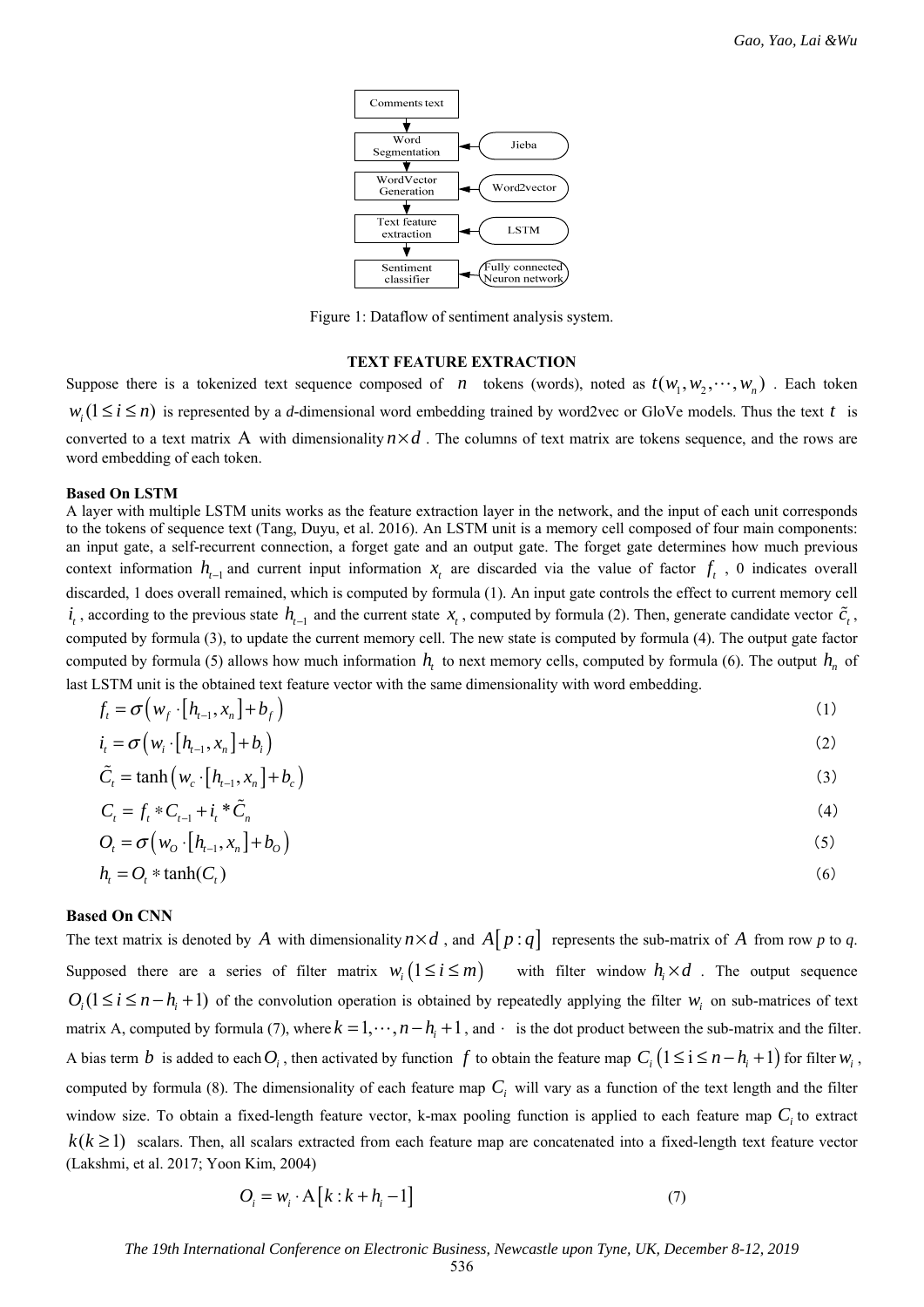$$
C_i = f\left(O_i + b\right) \tag{8}
$$

#### **Based On CNN Built On LSTM**

In above Section A and Section B, the text feature vector is only extracted by LSTM or CNN separately. In this section, we resort to a CNN structure built on the outputs of LSTM to obtain a more robust text feature vector, as shown in figure 2. The structure of CNN and LSTM in the figure are similar to the one depicted in above two section. In the CNN built on LSTM approach to text feature extraction, the text matrix A first passes through the LSTM layer to obtain the corresponding output of LSTM  $h(h_1, h_2, \dots, h_n)$ . Since each output of LSTM unit  $h_i$  ( $1 \le i \le n$ ) is same *d*-dimensional vector with each token, the output of LSTM can also be transferred into  $n \times d$  matrix, noted as  $H$ . Similar with text feature extraction based on CNNs,

the CNNs built on LSTM approach operates on the output matrix of LSTM *H* to obtain the text feature vector.



Figure 2: Text feature extraction based on CNN built on LSTM.

#### **CORPUS AND DATABASE**

To obtain the large enough corpuses for word embedding training, two steps were taken by the researcher: origin text extraction from the Wiki dump on 20<sup>th</sup> November, 2018 and conversion of extracted origin from traditional Chinese to simple Chinese to build the corpus database, noted as CCDatabase. This resulted in a larger database, which includes 14,327 Chinese character categories, in total 1.38GB.

SSC database, as tourist comments database that is collected by a research group of tourism big data under Inspur Company, is employed in this research. This database contains 1,000,000 comments labeled as three classes, positive, neuter and negative denoted as 1, 2 and 3 respectively. The length of comments is variable from zero to 536 Chinese characters, common in 35 to 155 Chinese characters. The average length of comments is about 76 Chinese characters.

#### **EXPERIMENTS AND ANALYSIS**

In this paper, all experiments are conducted under the base recognition frame, composed of Chinese word tokenizer, word embedding, text feature extraction and classifier four components. Moreover, to reduce over-fitting, the dropout layer is succeeded after text feature extraction layer. The dataflow of base recognition frame is depicted in section 2, and the configuration of each component is shown in table 1. To study the effect of different components with different parameter settings, we hold all other settings constant and vary only the interested component. For every configuration that we consider, we employ 5-fold cross validation and only report the mean of 5-fold cross validation.

| Table 1. OVCIVICW OF Dase recognition manner. |                          |  |  |  |  |
|-----------------------------------------------|--------------------------|--|--|--|--|
| Description                                   | Values                   |  |  |  |  |
| Word tokenizer                                | Jieba                    |  |  |  |  |
| Word embedding                                | Google Word2vec          |  |  |  |  |
| Text feature extraction                       | LSTM, CNNs or LSTM+CNNs  |  |  |  |  |
| Drop rate                                     | 0.5                      |  |  |  |  |
| Classifier                                    | Two-layer Neural Network |  |  |  |  |

|  |  | Table 1: Overview of base recognition frame. |  |
|--|--|----------------------------------------------|--|

#### **Text Feature Extraction With LSTMs**

The word embedding is semantic representation of input word in lower dimension. Thus, dimensionality (d) of word embedding is key factor for a nice property of text sentiment analysis. Moreover, the performance of LSTM is dependent on the size of context window. Therefore, we first explore the sensitivity of sentiment analysis system based on LSTM with different dimensions of word embedding and different sizes of word context window.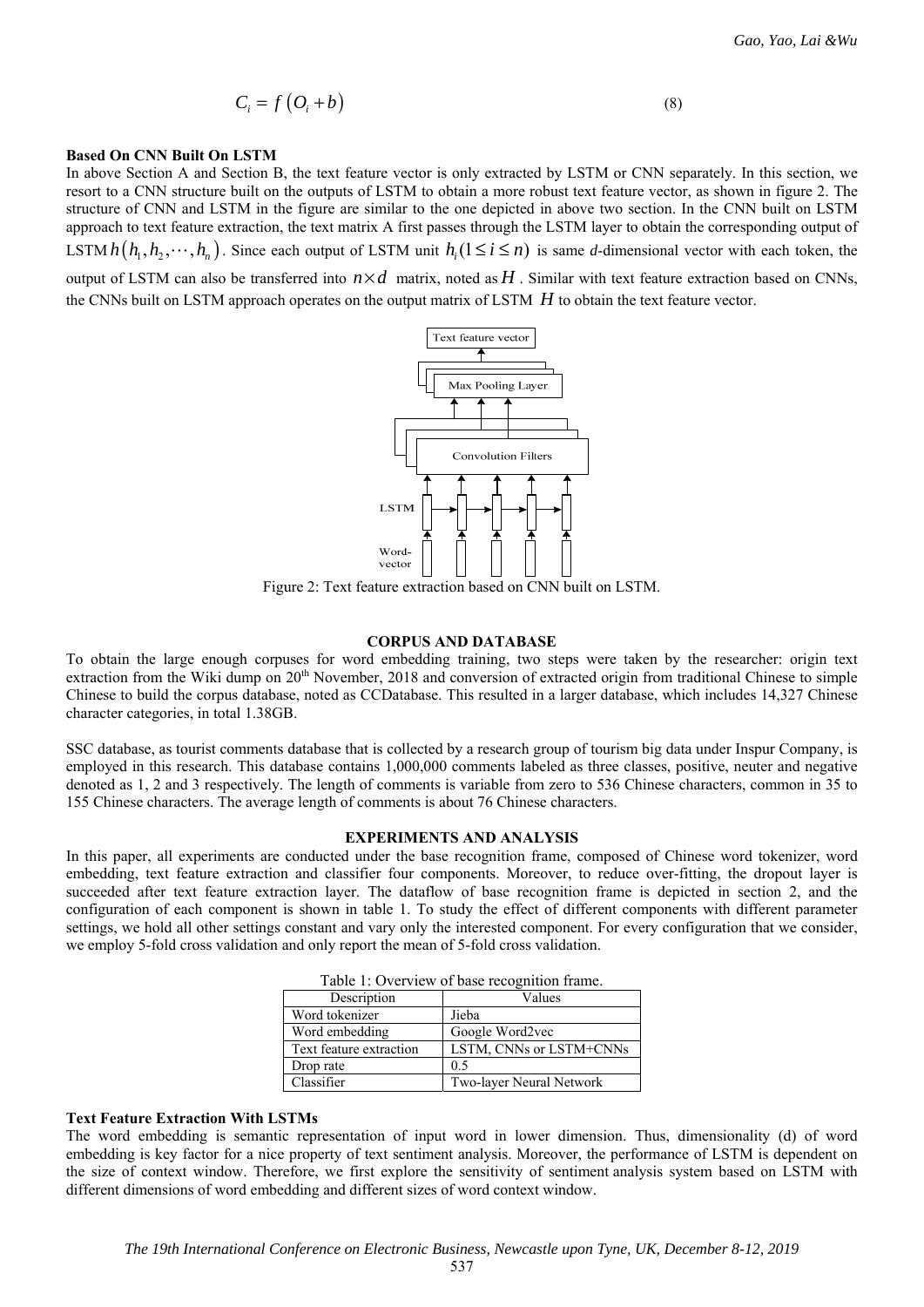Word embedding in all applications, the dimensionality of word embedding with the range from 160 to 300 has been commonly used. In our system, we consider variations from 160 to 240 with the step 20. For each dimension, we take a different size of context window (k) from 20 to 100 with the step 20 so that we produce 25 different configuration settings. We measure the accuracy of the system for the 25 different parameter settings as shown in Table 2. From the table, the parameter setting d=200 and k=80 contributes the best recognition accuracy which is bold.

| $d\mathcal{K}$ | 20    | 40    | 60    | 80    | 100   |
|----------------|-------|-------|-------|-------|-------|
| 160            | 79.52 | 79.92 | 80.87 | 81.52 | 81.43 |
| 180            | 80.18 | 81.23 | 81.63 | 82.13 | 82.07 |
| 200            | 80.27 | 81.34 | 81.92 | 82.85 | 82.71 |
| 220            | 80.31 | 81.39 | 81.87 | 82.72 | 82.68 |
| 240            | 80.24 | 81.27 | 81.71 | 82.55 | 82.53 |

Table 2: The accuracies of the system with different d and k.

## **Text Feature Extraction With CNNs**

To evaluate the effect of text feature extraction based on CNNs to text sentiment analysis, we explore the different parameters configurations of CNNs with the other components of base recognition frame constant. The discriminating performance of text feature extraction with CNNs is dependent on the number of the convolutional filters and *k*-max pooling schema.



Figure 3: Accuracy trends with single different filter region sizes setting.

Since the dimensionality of word embedding with 200 obtains the best recognition accuracy in table 2, keep the dimensionality of word representation with 200 constant to focus on the comparison of other parameters setting. Once the dimensionality is specified, the size of filter region only relies on its height. We first explore the effect of single filter region size and set the number of feature maps for this region size to 100 (as in the baseline configuration). We consider filter region sizes of 1, 3, 5, 7, 10, 15, 20, 25 and 30, and report results as shown in figure 3.

We also explored the effect of combining different filter region sizes, while keeping the number of feature maps for each region size with 100. From the figure 3, we can observe that the optimal single region size is 13. In light of combining several region sizes close to the optimal single region size can improve performance, but adding region sizes far from the optimal value may hurt performance. Therefore, we explore the combination of several region sizes nearby this single best size 13, including combining both different region sizes (12, 13), (12, 13, 14), (12, 13, 14, 15) and (10, 11, 12, 13) and copies of the optimal sizes (13, 13), (13, 13, 13) and (13, 13, 13, 13). The results are reported in table 3.

| Multiple region size | Accuracy $(\% )$ |
|----------------------|------------------|
| (12, 13)             | 82.23            |
| (12, 13, 14)         | 82.73            |
| (12, 13, 14, 15)     | 82.51            |
| (11, 12, 13, 14, 15) | 82.51            |
| (10, 11, 12, 13)     | 82.45            |
| (13, 13)             | 81.26            |
| (13, 13, 13)         | 81.35            |
| (13, 13, 13, 13)     | 81.34            |

Table 3: Accuracy of filter regions with several region sizes.

As for the pooling strategy, we prefer *k*-max pooling strategy rather than average strategy. The *k*-max pooling strategy extracts top-level k scalars from each feature map to together generate text feature vector. We explored the *k* from 1 to 10 when the number of feature map is set to 100 and the single region size is set to 13. The results are shown in figure 4 and we found 1 max pooling fared best. The  $k > 1$  does not show any obvious improvement in our early experiments.

538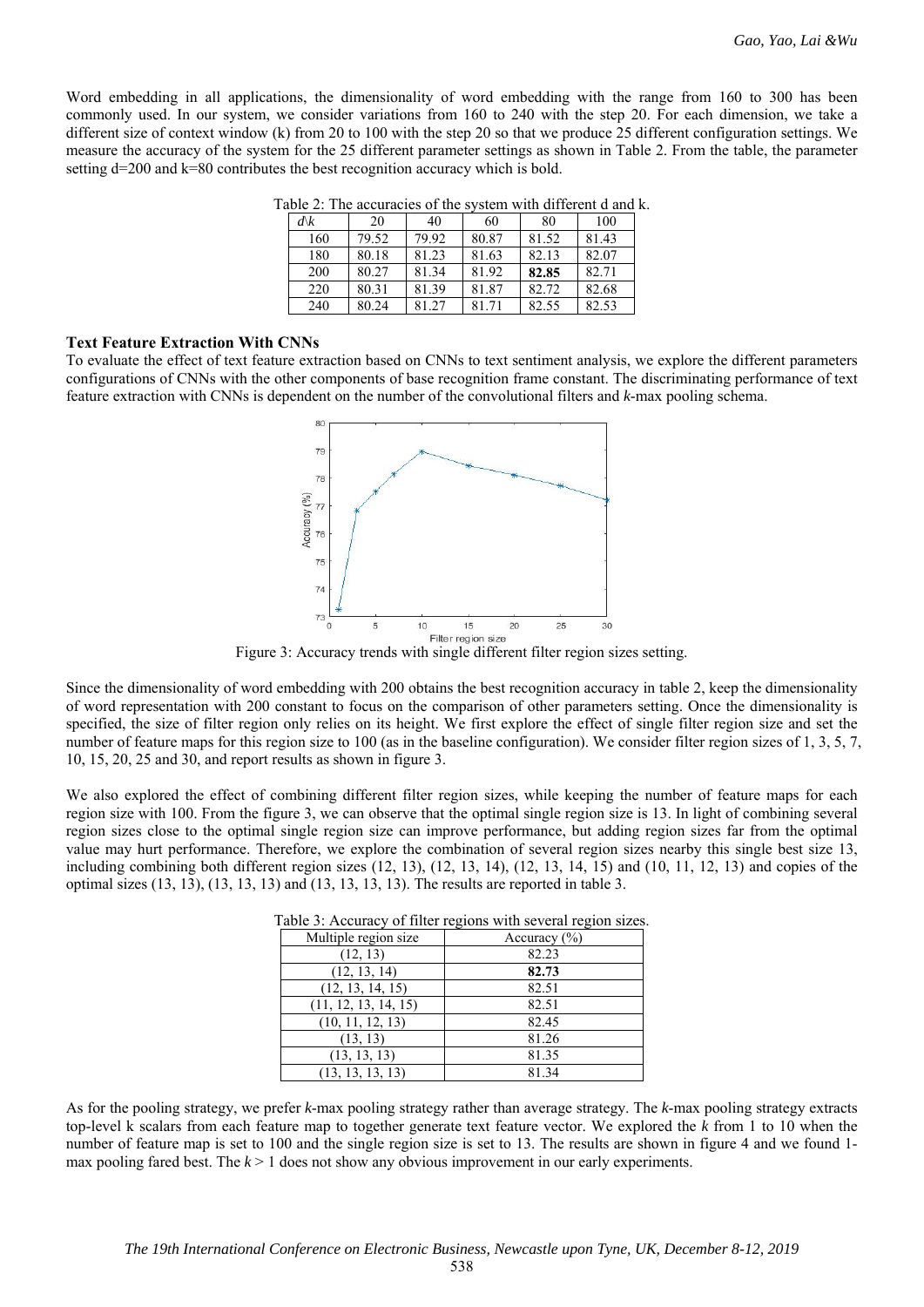

Figure 4: Accuracy trends with different *k* for *k*-max pooling.

The combining filter size (12, 13, 14) and 1-max pooling setting obtained optimal text recognition accuracy as shown in table 3 and figure 4, respectively. We again hold these optimal configurations constant within the base recognition frame, and change only the number of feature maps taking 10, 50, 100, 150, 200, 300, 400, 500, 600 and 700. The result is reported in figure 5.



Figure 5: Accuracy trends with different number of feature map for each region size.

#### **Text Feature Extraction With CNNs Built On LSTM**

The section 4.B illustrated the parameters configuration with 1-max pooling, multiple filter size (12, 13, 14,) and the number of feature map setting to 300 for each filter region size achieves optimal result for sentiment analysis based on CNNs. So, we hold the optimal parameter configuration of CNNs invariable and search optimal configuration of LSTM parameters around the optimal parameter settings of separate LSTM, dimensionality of word embedding 200 and size of word context 80, as reported in section 4.A. We consider variation of word embedding dimension from 180 to 230 with step 10, and each dimension takes a group of context windows with size from 70 to 100 stepped by 5. The results are reported in Table 4.

| d/m | 70    | 75    | 80    | 85    | 90    | 95    | 100   |
|-----|-------|-------|-------|-------|-------|-------|-------|
| 180 | 80.23 | 81.19 | 81.82 | 82.56 | 82.61 | 82.48 | 82.27 |
| 190 | 80.97 | 81.67 | 82.03 | 82.92 | 82.83 | 82.71 | 82.37 |
| 200 | 81.33 | 81.79 | 82.62 | 83.11 | 82.96 | 82.80 | 82.65 |
| 210 | 81.36 | 81.63 | 82.71 | 82.96 | 83.05 | 82.91 | 82.74 |
| 220 | 81.29 | 81.42 | 82.35 | 82.84 | 82.93 | 82.65 | 82.49 |
| 230 | 81.18 | 81.31 | 81.96 | 82.23 | 82.67 | 82.53 | 82.31 |

Table 4: The accuracies of text sentiment analysis.

Similarly, we also keep the best parameters setting with dimensionality of word embedding 200 and size of word context window 85 illustrated in table 2 constant to find best parameter setting for number of feature map and size of filter region of CNNs in CNNs built on LSTM feature extraction approach with 1-max pooling. Based on above experimental results of separate CNNs for feature extraction in section 4.B, we first search the optimal filter region size around best multiple sizes (12, 13, 14) and best single size 13 with the number of feature map setting to 300 for each filter size. The results are reported in table 5.

We further set optimal filter region sizes as  $(11, 12, 13)$  as shown in table 5 to find optimal number of feature map for each filter size around 300. We consider the variation from 250 to 350 with step 20, then, find the best number of feature map configuration with 290 to obtain the best sentiment analysis accuracy 83.82%, as illustrated in figure 5.

539